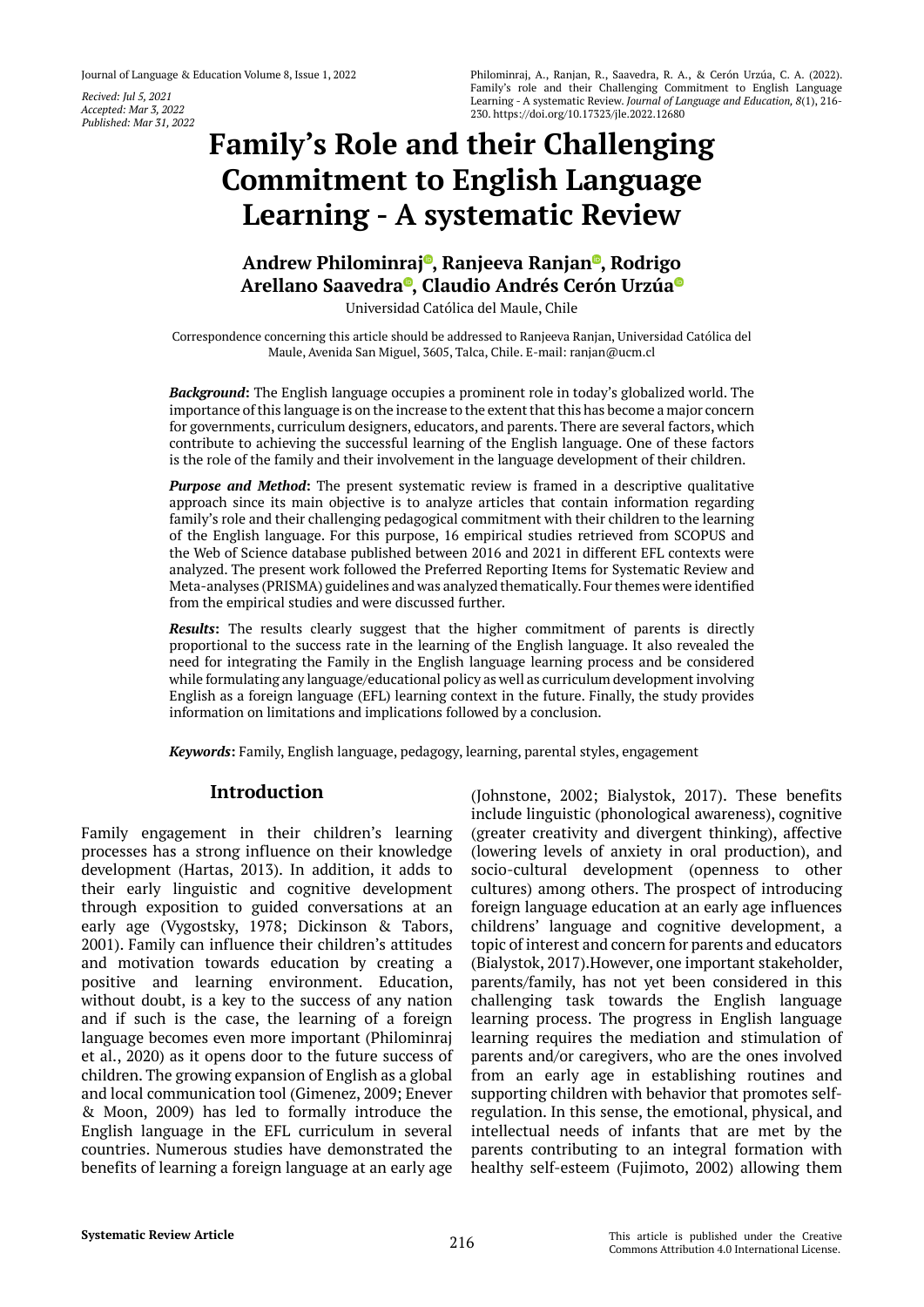to grow with a positive attitude towards knowledge. The proactive involvement of the family (Weinstien et al., 2000) in their role as shadow teachers constitutes a key element of success for their childrens' learning English. This involvement at the same time helps parents to envision childrens' future without losing the grips of the actuality instead of fantasy (Hajar, 2019).

The present study aims to fill this gap by carrying out a review of the existing literature on the topic of family/parents to their role in English language learning. Parental involvement leads to great academic achievement in English language learners' (Shin & Seger, 2016) and language and literacy development (Percy et al., 2013) at the same time a clear comprehension of school curricula, which allows them to build a meaningful rapport with teachers (Kwan & Wong, 2016). This systematic review under the framework of qualitative descriptive study addresses the extent to which the role of the family contributes to the educational processes of children, especially in the learning of a foreign language. Additionally, parents' involvement and their positive attitude in the lives of the children favor integral development. For this reason, this article has been developed not only considering concepts such as Family and parental style but also using it interchangeably and later connecting them to their challenging commitment to language learning.

# **Literature review**

### **Family**

Families consist of a complex group of relationships, where the actions of any of its members have a positive or negative effect on others. This unit is influenced by a greater social and cultural context, where each one interacts (children, youth, adults, and elderly people). According to the ecological theory of Bronfenbrenner (cited in García, 2002), the family nucleus would be a component of the ecological environment, which consists of a set of serial and well-regulated structures at different levels, each of them containing the other. These levels have been called: microsystem, mesosystem, exo-system, and macro-system. The microsystem is the most immediate level in which the individual develops (usually the family); the mesosystem includes the interrelations of two or more environments wherein the developing person participates enthusiastically (school, work). The exo-system is made up of larger contexts that do not include the person as an active subject; finally, the macro-system is shaped by the culture and subculture in which the person and all

individuals in society develop. All levels of the ecological model depend on each other and, therefore, the joint participation of different contexts and communication among them is required. Besides, the model presented is dynamic, so its influence can produce new conditions that affect the development of its components (Berk, 1999).

Thus, the family is in constant communication with the other systems, and therefore, these configure or establish somehow the way of acting of its components. In this way, each family nucleus is differentiated both in its interaction and in its composition.

### **Parenting Style**

Each family is different because it is exposed to different social, cultural, economic factors, and consequently to different types of interactions. In this sense, how a family raises their children plays a fundamental role in their subsequent development. Parenting styles account for the way families interact and teach their children. Among the styles defined by Baumrind (Vielma, 2002; Comellas, 2003; Vallejo & López, 2004) are the disciplinarian, permissive, authoritative, and uninvolved. In the first parenting style, families value obedience and control over their children, they are highly demanding, leaving aside the receptivity. These types of families tend to be indifferent and less affectionate, so their children tend to be withdrawn and more dissatisfied. In the second parenting style, the family value selfregulation and self-expression, so they make little demands on their children, leaving it to the children themselves to control their activities. Family care and accept, they are receptive, but not demanding. Children raised under this style tend to be more immature, with less capacity for self-control and less interest in exploring (pre-school age). In the authoritative style, families are demanding, respectful of the individuality of the child, and they emphasize social values. These families respect their children's interests, opinions, and personalities, are affectionate, and at the same time firm to impose norms and punishments, favoring the exchange of opinions. The relationship is a rational and democratic approach in which the rights of both family and children are respected. Boys and girls raised under this style feel safe because they know that their family loves them and also know what they expect from them (Torío López et al., 2008). In pre-school age, these children tend to trust themselves, control themselves, show interest in exploring, and be satisfied (Arranz et al., 2004). Finally, in the uninvolved parenting style, families do not demand nor are they receptive,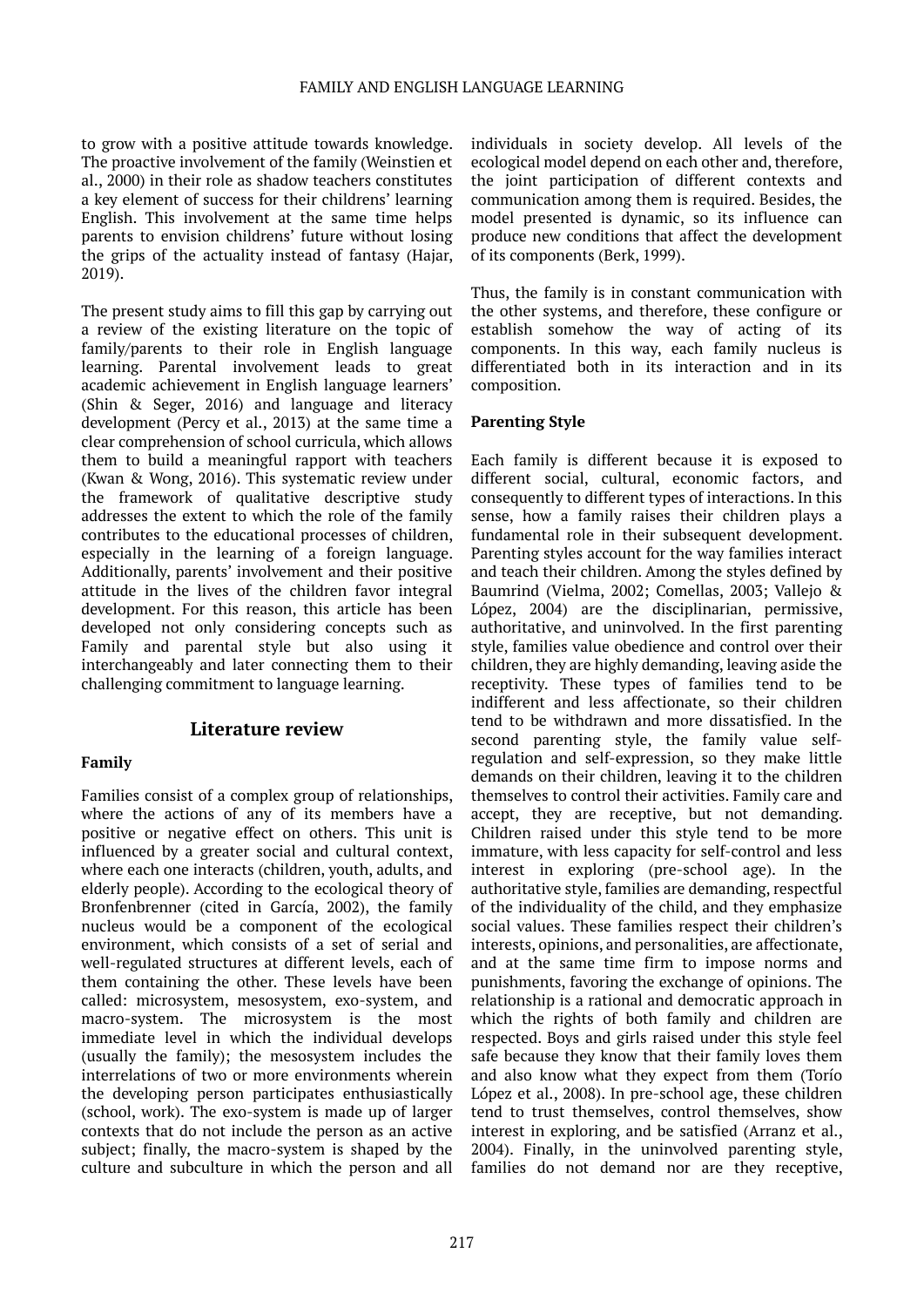#### ANDREW PHILOMINRAJ, RANJEEVA RANJAN, RODRIGOSAAVEDRA, CLAUDIO URZÚA

showing a minimum commitment to early childhood education. This type of family faces the demands of their children, preferably when they are easily accessible, but when they involve greater effort or dedication their performance is deficient (Valdivia, 2010; López-Soler et al., 2009; Montero & Jiménez, 2009; Gervilla, 2008; Oliva et al., 2007; Ato et al., 2007; Arranz et al., 2004).

In this sense, the most beneficial parenting style for children and young people would be the democratic one. The support of this type of family would mean the key to expanding the children's competences, enhancing their appreciation for the acquisition of new knowledge, among others. Among the necessary characteristics in a family to provide effective support to their children, aspects such as a warm family atmosphere, absence of conflicts so that positive development of the children is reinforced, and at the same time, channeling conflicts into activities that allow them to expand their potentialities are foundational. In this way, the family would provide a solid base for the child to form a positive self-concept, which will be reflected in their behaviors and attitudes in social contexts (Alonso & Román, 2005; Lila & Gracia, 2005).

Parental involvement in school appears to be another aspect of their contribution to children's educational activity. These activities are traditionally limited to school-related activities. These are further divided according to their location as school and home based activities. The former includes communication and participation at school and the latter helping children with homework, conversing about their experiences at school (Avvisati et al., 2010).

Family support can also be evidenced in the degree of involvement of the family or family in the academic work of their children, mediating their learning in conjunction with their cognitive development (Cooper & Valentine, 2001; Cooper et al., 2006; Rosario et al., 2009). Vygotsky (cited in Lefrançois, 2001) developed several investigations related to this topic; among them are the functions of language, which are bounded according to the age of the children. At 3 years of age, the pre-school is in the social stage; the egocentric stage is showed from 3 to 7 years: in this phase, the language controls the child's own behavior. Finally, the internal stage, which takes place from the age of 7, and guides the direction of a child's thinking and behavior. Following Vygotsky, it can be stated that the relationship between development and learning in children can be reduced essentially to three important theoretical positions. The first mentions that the child's development processes are independent of learning, which is considered as an external process not so involved in development. The second proposes that

learning is development, considering the latter as the domain of conditioned reflexes implying that the learning process is related to the development process. Regarding the third, the development is based on two related processes, maturation and learning (the latter would stimulate the maturation process).

The above mentioned positions have a direct correlation to what Vygotsky could call "Zone of proximal development". This refers to the capacity in solving a problem with help of an adult or a skilled partner (Vygotsky, 1988). According to the actual level of development, Vygotsky (1988) considers that some functions have already matured. Therefore, the zone of proximal development defines those functions in process of maturation, where the child can interact with people in their environment, in cooperation with someone similar.

To sum up, be it a family or parental style several studies on language learning highlight (Weinstein et al., 2000) how influential the family and educational context in which the foreign language learner is situated, the frequency with which he/she approaches the language and the constant usefulness he/she can give to it can be on learning. Broadfoot et al. (2008) point out that if both the family and the school are contexts for language learning, they become a stimulus for the student to be active, constructive, and collaborative, to develop a spirit of overcoming mistakes, and to maintain a constant motivation for learning. The above is visualized regarding the environment represented by family as relevant for the stimulation of learning a foreign language.

### **Family´s Influence on Language Learning**

In relation to family support, several types of research show that children who have a good relationship with their family tend to perform better in school (González-Pienda et al., 2002; Stevenson & Baker, 1987; Dornbusch et al., 1987). Children exposed to the English language at an early age by their family have led them not only to familiarize themselves with the language but also were encouraged to learn the language (Md Yunus et al., 2020). This suggests the experiences that families face could be associated with that of what happens at school (Lau & Leung, in Jadue, 2003). Research establishes that there are three factors linked to learning that are related to the development of language, reading, and writing in years before school. The first one is related to the expanded speech referring to language exposure in a context familiar to the child. The second refers to the introduction of new words, the product of active listening in conversations with adults. The third one accounts for the support to the reading writing at home (Tamis-LeMonda & Rodriguez, 2009).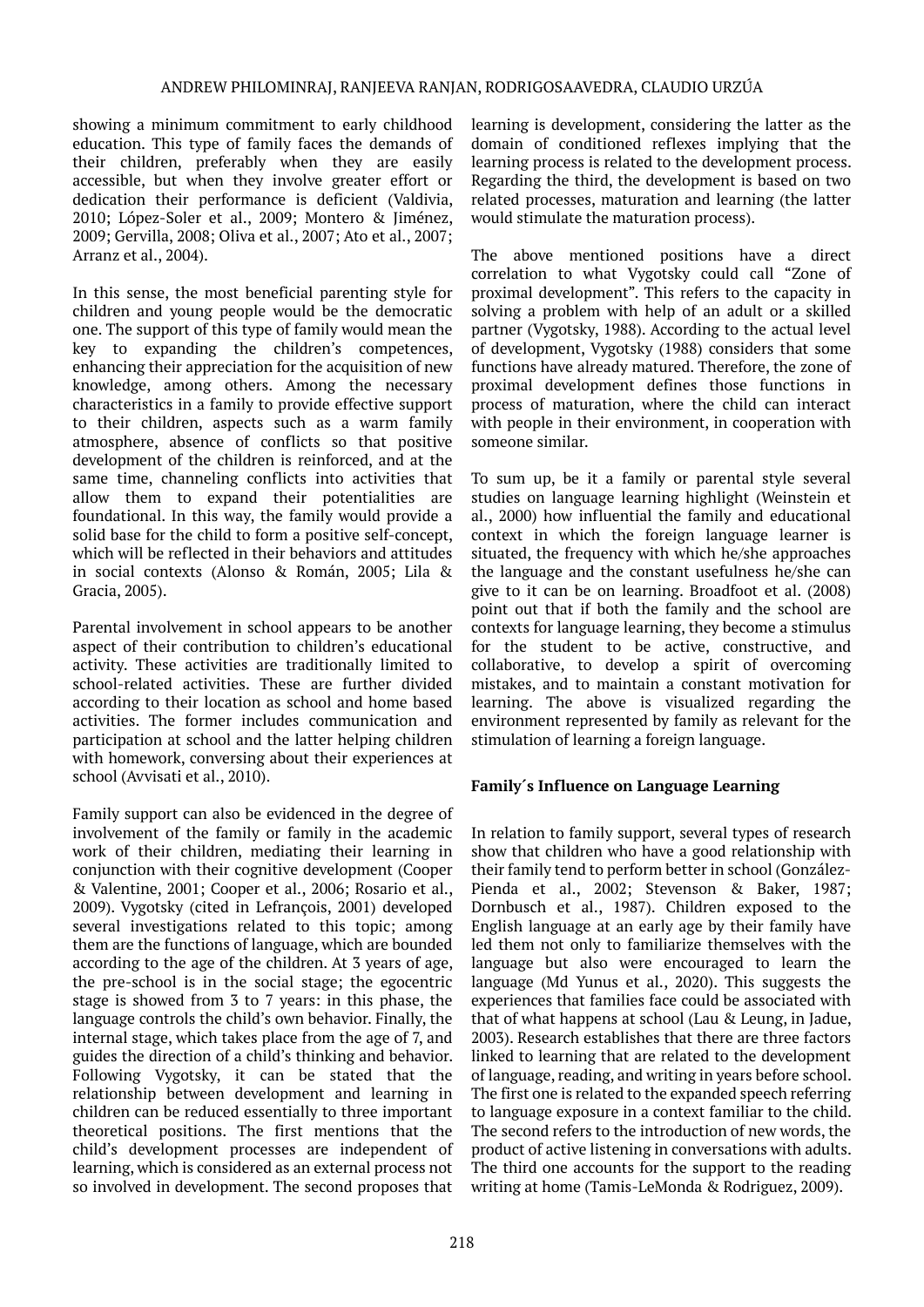For communication to be effective, linguists describe four basic components of language: phonology, semantics, syntax, and pragmatics. The first refers to the auditory interpretation of language, so all exterior sounds are imitated, which provides a structure to these sounds. The second refers to the meaning and structure of language. The third one alludes to the phenomenon in which the words unite with each other and sentences are formed. Finally, pragmatic is the ability that children have to properly use the language they have been learning (Berk 1999).

Young children are in a process of constant learning, acquiring all kinds of tools through their external environment (close relatives, friends, and classmates). This does not limit to the mother tongue but equally applicable to second or foreign language learning. During the first 5 years of age, the vocabulary acquisition process is very intense, reaching about 8,000 words (Pellicer-Sánchez & Schmitt, 2010). Therefore, at the time of reading to children, what is intended is to promote awareness in them about the language system and its structure. Children, who are exposed to listening to a wide range of books in the English language, read by their parents repeatedly become familiar with the language.

The learning pace at an early age is extremely fast and flexible, allowing children to acquire a wide range of new knowledge. This is how the teaching of other languages, such as English, becomes important since the acquisition of it at home and in pre-school (Broadfoot et al., 2008) children would be facilitated given their capacities to process and maintain new knowledge. According to Berk (1999), a large body of research shows that children who speak two languages fluently are advanced in a variety of cognitive and metalinguistic skills. This is in line with the theory of constructivism by Vygotsky (Sjøberg, 2010), which considers that learning is an active and constructive process. The theory takes into account personal experiences and environment to the construction of knowledge. Children's exposure to the English language has constituted a vital experience to link and relate "to the new information or learning process throughout their lives" (Md Yunus et al., 2020).

In this way, family plays an important role and has a powerful influence on children's learning when they are young, and still do not attend school. The best way to help children is to fully understand their experiences and discover their skills, which will pave the way to develop the most appropriate strategy to facilitate their learning. Therefore, there is no better mobilizing agent of knowledge than the family, the acquisition of a new language will be influenced mainly by the degree of involvement of the household and secondly by the teaching given by the educators.

The objective of this current study is to analyze articles that contain information regarding family's role and their challenging pedagogical commitment with their children to English language learning. Hence, the following are the research questions that guided this systematic literature review:

- 1. What research approaches, contexts, methodologies, and instruments are used in research studies on the role of family/parents to English language learning of their children in varios EFL contexts carried out during 2016- 2021?
- 2. What are the major themes identified in the selected research studies carried out during 2016-2021?

# **Materials and Methods**

### **Background**

The working method is a comprehensive systematic review of the scientific literature concerning the family's role and commitment to English language learning. For this purpose, 16 empirical studies retrieved from SCOPUS and the Web of Science database published between 2016 and 2021 in different EFL contexts were analyzed. The present work followed the Preferred Reporting Items for Systematic Review and Meta-analyses (PRISMA) (Urrútia & Bonfill, 2010) guidelines and was analyzed thematically. This allowed a rational synthesis of relevant research in the area (Beltrán, 2005; Meca, 2010). In addition to the search in the databases, a reference chain or snowball sampling was carried out. This helped in the construction of the theoretical framework considered relevant to the subject in the study (Izquierdo, 2015).

### **Search Criteria**

The search terms were identified based on the topic of study. The serach terms which included the following key terms were employed for both the data bases, Scopus and Web of Science.

- ("Family"AND "English language learning")
- ("Family role"AND "English language learning")
- ("Parents" AND "English language learning")
- ("Parental engagement"AND "English language learning")
- ("Father"AND "English language learning")
- ("Mother"AND "English language learning")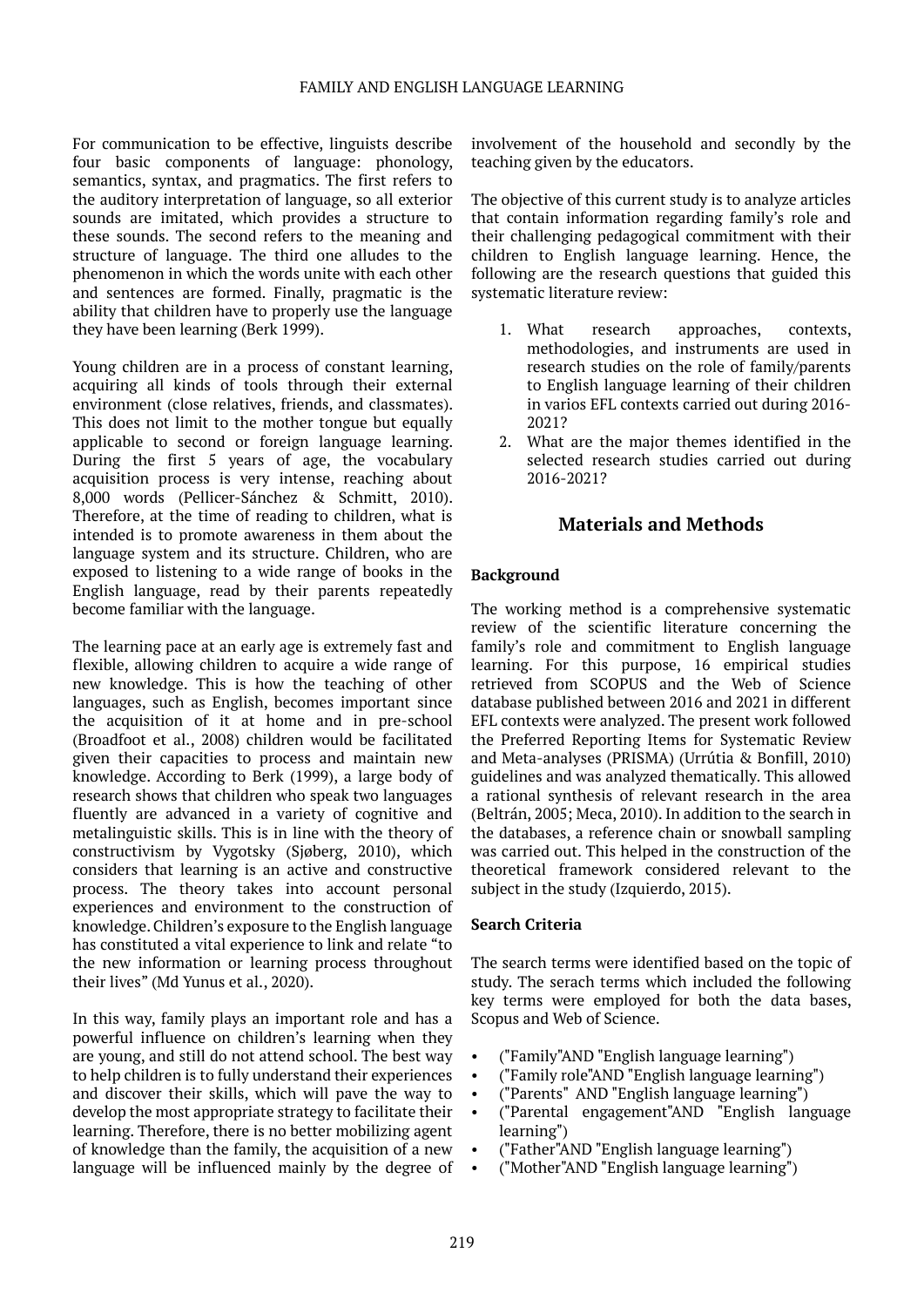### **Inclusion and Exclusion Criterias**

A PRISMA flow diagram for the search and inclusion/ exclusion process is presented in Figure 1. A total of 114 titles (SCOPUS= 84, Web of Science=30) and/or abstracts assembled from the databases were reviewed by the researchers and 49 articles were excluded due to time frame, as they belonged to research carried out before 2016. The remaining 65 were checked for duplicity resulting in 41 useable articles. Applying the different Inclusion Criteria (IC) such as English language learning, Family, Parents, and articles written in the English language, and Exclusion criteria (EC) such as students' perspective, teacher centered, other subjects, and other languages, finally 16 articles met the criteria for this systematic review.

### **Analysis Phase**

The analysis phase considered the research questions proposed in this study. All the selected articles conducted in varios EFL contexts with the details of research approaches, country of research (contexts), methodologies, and instruments are presented in Table 1. In this study, selected articles were examined for identifying themes on family's role and their commitment towards their children´s English language learning. Thematic analysis was used to categorize facts for uncovering meaning (Fereday & Muir-Cochrane, 2006), which would offer relevant information to parents/ family role to their children language educational process in an EFL context.

Parents/family's consciousness of their role paves the way to take up the challenge in promoting and developing English language learning in their children. The systematic revision of the articles led to identifying few major themes, and consequently a few subthemes, which facilitated researchers to reach the objective of this study.

The first main theme found in the systematic review was family/ parental influence, involvement, and engagement. Under this theme, four subthemes were identified which are family influence, parental involvement in the digital era, family/parental engagement, and parental involvement in young learners. The second main theme that emerged from the studies was social and economic support to Children's English language learning. The third main theme was Parents as a social factor & their attitude. The last main theme was the Parenting style.

### **Table 1**

*Research studies included in the systematic review*

### **Figure 1**

*PRISMA flow diagram*

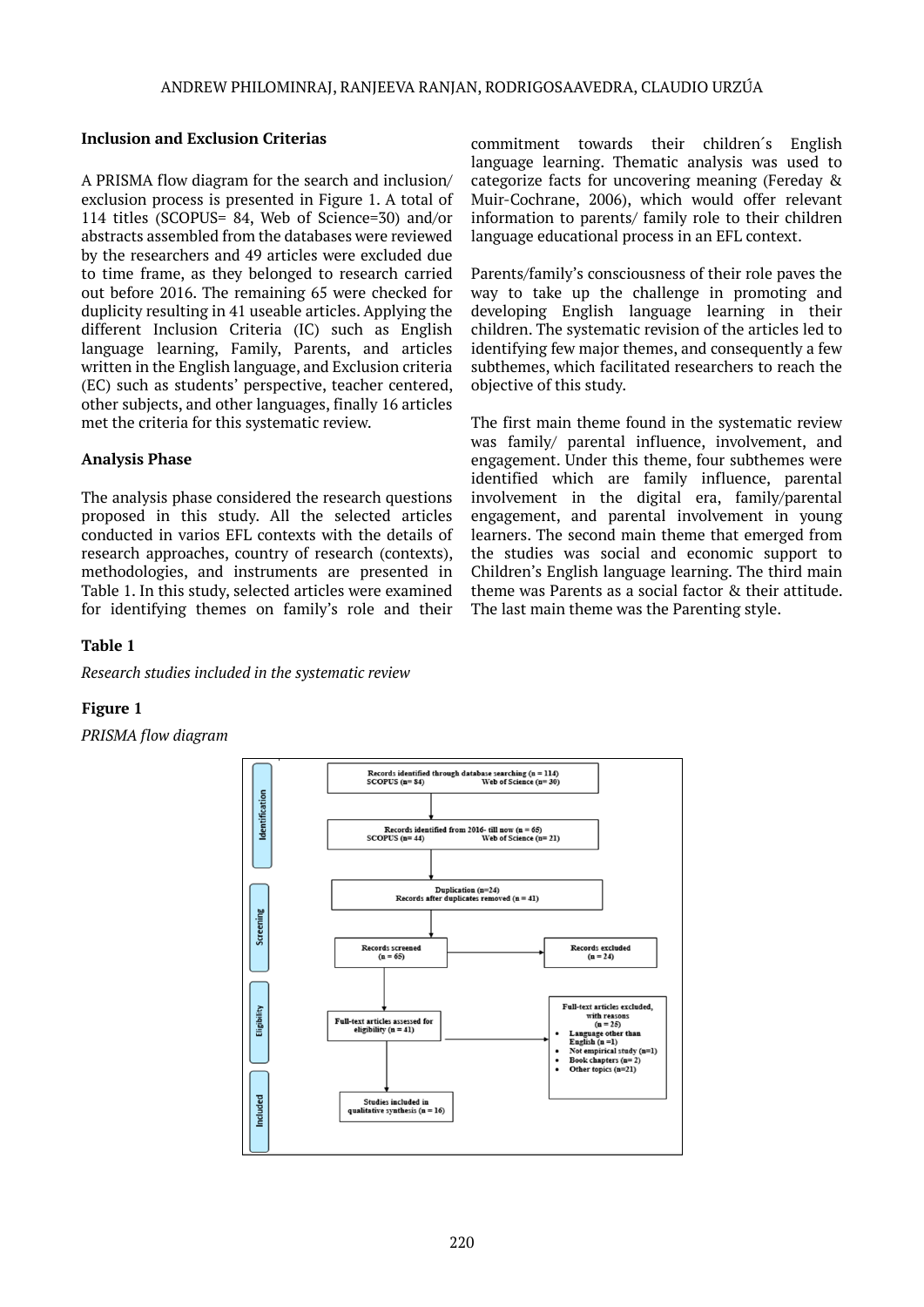| <b>Theme</b>                                                   | Research<br>study                           | Title                                                                                                                                                | Context                                                                                                          | Methodology                                           | <b>Instruments</b>                                                                                                             | Main<br>findings                                                                                                                                                                                                                                                                                    |
|----------------------------------------------------------------|---------------------------------------------|------------------------------------------------------------------------------------------------------------------------------------------------------|------------------------------------------------------------------------------------------------------------------|-------------------------------------------------------|--------------------------------------------------------------------------------------------------------------------------------|-----------------------------------------------------------------------------------------------------------------------------------------------------------------------------------------------------------------------------------------------------------------------------------------------------|
| influence, engagement<br>I. Parental/family<br>and environment | Cameron, D. (2021)                          | Case studies of Iranian<br>migrants' WTC within an<br>ecosystems framework:<br>The influence of past<br>and present language<br>learning experiences | Iranian migrants in New<br>Zealand                                                                               | QUAL; longitudinal                                    | Questionnaires;<br>observations;<br>stimulated recall;<br>multiple interviews                                                  | family influence as a factor<br>affecting the past English<br>language learning (ELL)<br>experiences apart from the<br>type of school and expertise<br>of teachers                                                                                                                                  |
| family influence<br>Þ.                                         | Sitti Nur Suraya<br>(2020)                  | Teacher performance,<br>parent's role, and<br>student learning<br>outcomes in<br>muhammadiyah junior<br>high school                                  | Grade 8 students<br>in Indonesia                                                                                 | analysis; Cross-<br>descriptive<br>sectional<br>QUAN; | Likert scale<br>questionnaires<br>(teacher<br>performance<br>questionnaire and<br>role of parents<br>questionnaire).           | parents role affecting<br>English Language learning<br>outcome by 0,073 or<br>7,3% and has a positive<br>correlation                                                                                                                                                                                |
|                                                                | Md. Yunus et al. (2020)                     | The voyage of ESL<br>learners' English<br>language learning in the<br>era of post-colonialism:<br>A thematic analysis                                | students in Indonesia<br>postgraduate ESL                                                                        | QUAL; thematic analysis                               | Life history about<br>experiences in<br>acquiring English<br>language                                                          | Family in the era of post-<br>colonialism influenced the<br>learners in their English<br>language learning process.<br>Besides the family pressure<br>and their role in motivating<br>the learners were other<br>elements, which were found<br>in the narrative inquiry of<br>the participants      |
| involvement in<br>the digital era<br>parental<br>Ε.            | <b>&amp;Beaumont</b><br>Moorhouse<br>(2020) | Involving Parents in<br>Their Children's School-<br>based English Language<br>Writing Using Digital<br>Learning                                      | Grade 3 students<br>in Hong Kong                                                                                 | <b>Action Research</b>                                | Parental<br>Involvement on<br>Seesaw                                                                                           | research showed the passive<br>role of parental involvement<br>rather than an active one,<br>highlighting the importance<br>of parental involvement<br>in the new era of digital<br>learning platforms                                                                                              |
|                                                                | Bang et al. (2020)                          | Testing a research-based<br>digital learning tool:<br>Chinese EFL children's<br>linguistic development                                               | 5-6 year children in<br>Hangzhou, China                                                                          | Mixed method                                          | Experimental<br>design to check<br>the effectiveness<br>of digital tools in<br>learning English<br>language in EFL<br>context. | The research sheds light on<br>digital language learning<br>which was found to be<br>effective and supports the<br>idea that the parents should<br>be involved to use digital<br>tools to facilitate their<br>children's develop English<br>language skills.                                        |
| family/parental engagement<br>ក                                | Nomnian & Arphattananon<br>(2018)           | School administrators'<br>competencies for<br>effective english<br>language teaching<br>and learning in thai<br>government primary<br>schools        | teachers of foreign language<br>6 school administrators, (4<br>principals and 2 head<br>departments) in Thailand | QUAL; thematic analysis                               | Semi-structured<br>interview                                                                                                   | Although the research is<br>mainly based on the school<br>administration, it referred<br>to the fact that English<br>language proficiency and<br>life-long learning skills can<br>be reinforced and made<br>continuous by a chain of<br>complex factors, family<br>engagement being one of<br>them. |
|                                                                | Alqahtani (2017)                            | The L2 Motivational Self<br>System and Religious<br>Interest among Saudi<br>Military Cadets: A<br><b>Structural Equation</b><br>Modelling Approach   | from the Saudi King<br>Cadets (19 yrs. Old)<br>Abdulaziz Military<br>Academy, Saudi<br>Arabia                    | equation modelling<br>QUAN; structural<br>(NHS)       | Likert scale<br>questionnaire                                                                                                  | parental involvement helped<br>to their ought-to L2 self-<br>motivation and also totheir<br>language learning attitudes<br>The study also showed the<br>contribution of parental<br>encouragement towards<br>language learning attitudes.                                                           |

# FAMILY AND ENGLISH LANGUAGE LEARNING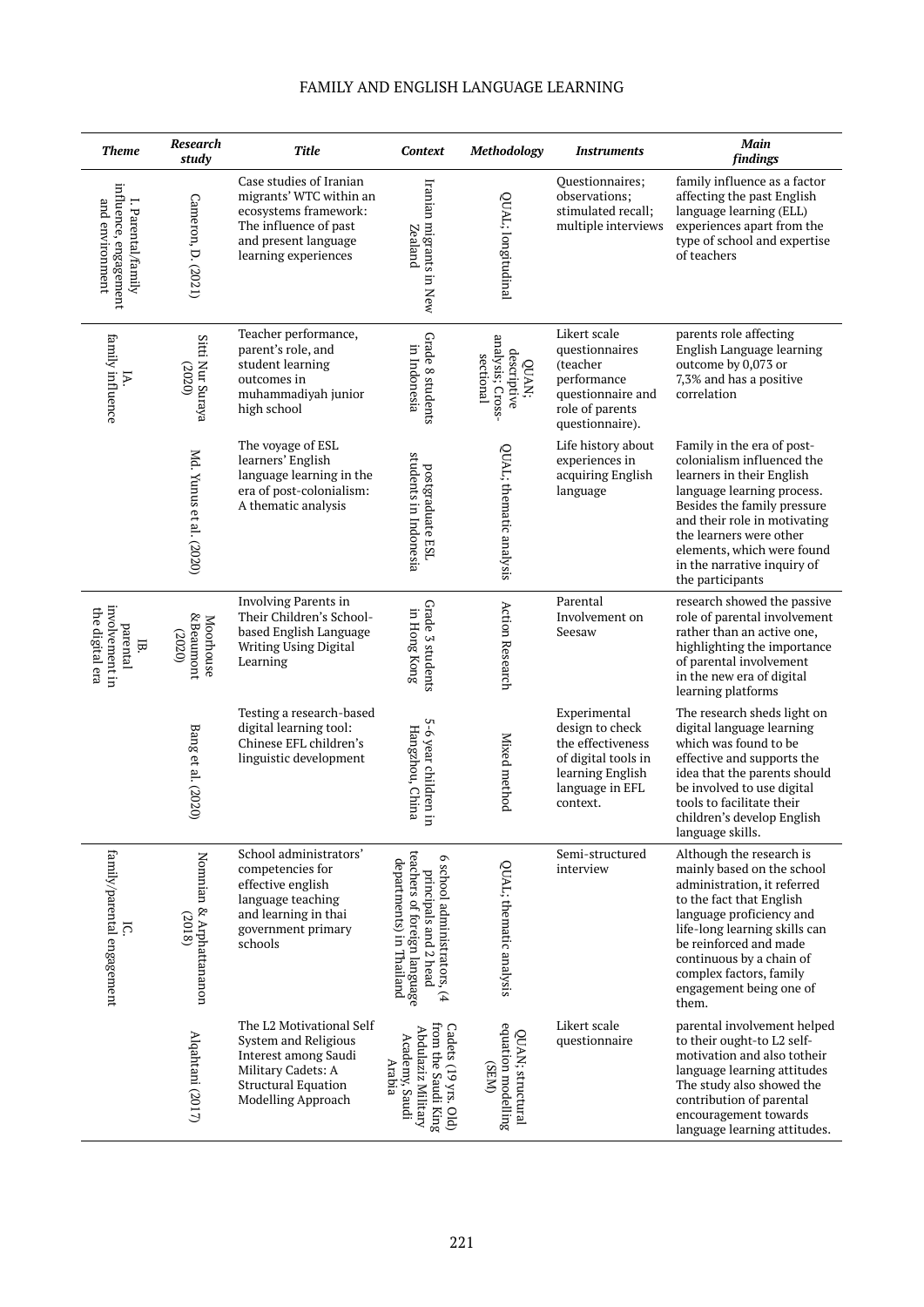| <b>Theme</b>                                            | Research<br>study           | Title                                                                                                                                         | <b>Context</b>                                                                                       | Methodology                          | <b>Instruments</b>                                                   | Main<br>findings                                                                                                                                                                                                                                                                                                                                                                                                     |
|---------------------------------------------------------|-----------------------------|-----------------------------------------------------------------------------------------------------------------------------------------------|------------------------------------------------------------------------------------------------------|--------------------------------------|----------------------------------------------------------------------|----------------------------------------------------------------------------------------------------------------------------------------------------------------------------------------------------------------------------------------------------------------------------------------------------------------------------------------------------------------------------------------------------------------------|
| parental involvement in young learners<br>i,            | Kalaycı & Ergül (2020)      | Teachers' perceptions<br>of the role of parental<br>involvement in teaching<br>English to young<br>learners                                   | three different private primary schools<br>English language teachers working at<br>in Ankara, Turkey | QUAL; thematic inductive analysis;   | Open ended<br>questionnaire                                          | This study explored<br>English language teachers'<br>perceptions about parental<br>role and commitment in<br>student's ELL process.<br>The results of the study<br>indicate the importance<br>of parental commitment<br>in teaching English to<br>beginners as recognized<br>by the teachers. However,<br>the study also shows that<br>the teachers in no way take<br>effort to set parent-teacher<br>collaboration. |
| support to children's<br>Social and economic<br>Ë<br>Ξ. | Bae and Park (2019)         | Investing in the future:<br>Korean early English<br>education as neoliberal<br>management of youth                                            | students) in Singapore<br>12 early study abroad<br>(mother and the<br>Korean families                | TVNÕ                                 | Ethnographic<br>interviews.                                          | The paper discusses parents'<br>concern for their children's<br>future and their choice of<br>choosing English language<br>learning as an issue of<br>neoliberal anticipation.                                                                                                                                                                                                                                       |
|                                                         | Hajar, Anas (2019)          | <b>Examining the Impact</b><br>of Immediate Family<br>Members on Gulf Arab<br>EFL Students' Strategic<br>Language Learning and<br>Development | Seven Arab participants in United<br>Kingdom                                                         | QUAL; thematic analysis              | written narrative<br>and subsequent<br>semi-structured<br>interviews | Results revealed that<br>higher educated parent's<br>contribution was higher<br>in making their children<br>confident in speaking<br>English right from the<br>beginning. They also<br>provided opportunities for<br>private education. Better<br>professions and higher<br>income, lead to better<br>opportunities for their<br>children, be it education or<br>learning English.                                   |
|                                                         | Sioco anc<br>De Vera (2018) | Grammatical<br>competence of Junior<br>High School students                                                                                   | students in Philippines<br>irul 771<br>or High School                                                | QUAN; inferential statistics         | Questionnaire; test<br>on subject-verb<br>agreement                  | the results based on the<br>computed effect size<br>revealed that "monthly<br>family income" has a<br>medium or typical effect.<br>The study concluded<br>that in the context of the<br>students' characteristics,<br>family monthly income<br>significantly relates to<br>student's grammatical<br>competence.                                                                                                      |
|                                                         | Bai et al. (2018)           | The Relationship<br>between Social Support,<br>Self-Efficacy, and<br>English Language<br>Learning Achievement<br>in Hong Kong                 | 1,092 8th-12th graders in<br><b>Hong Kong</b>                                                        | QUAN; descriptive<br>statistics, CFA | Likert scale<br>Ouestionnaire:                                       | Parents' optimistic help and<br>effectiveness are interwoven<br>and are found to predict<br>students' English learning<br>achievement. Further,<br>the study highlighted the<br>parents' social contribution<br>may help in developing<br>children's self-efficacy in the<br>Hong Kong context.                                                                                                                      |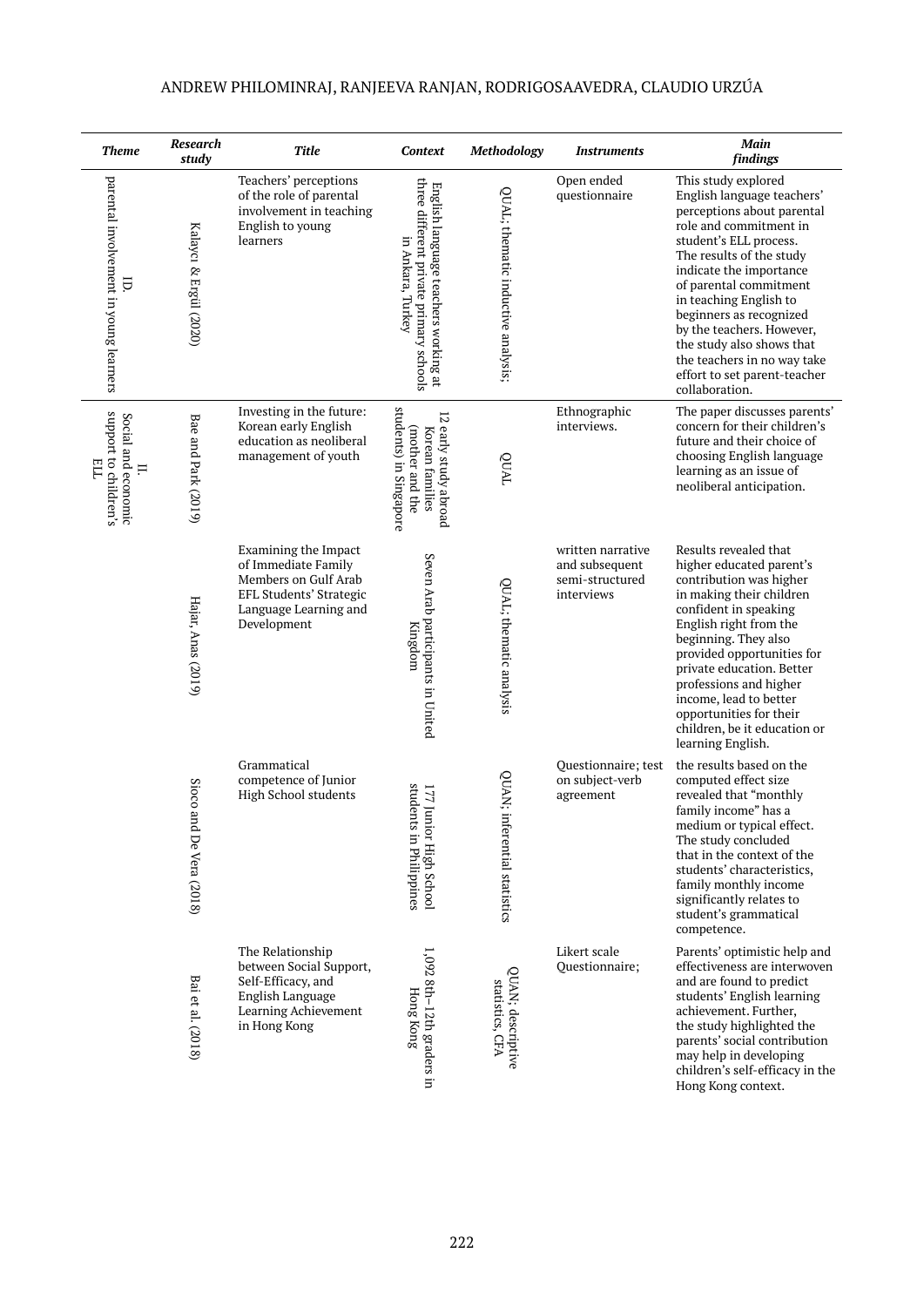| <b>Theme</b>                                         | Research<br>study               | Title                                                                                                                                                             | Context                                                            | Methodology                                                              | <i><u><b>Instruments</b></u></i>                                                                   | Main<br>findings                                                                                                                                                                                                                                                                                                                                                                                                                                                                                                           |
|------------------------------------------------------|---------------------------------|-------------------------------------------------------------------------------------------------------------------------------------------------------------------|--------------------------------------------------------------------|--------------------------------------------------------------------------|----------------------------------------------------------------------------------------------------|----------------------------------------------------------------------------------------------------------------------------------------------------------------------------------------------------------------------------------------------------------------------------------------------------------------------------------------------------------------------------------------------------------------------------------------------------------------------------------------------------------------------------|
|                                                      | Kim and Okazki<br>(2017)        | Short-term 'Intensive<br>Mothering' on a budget:<br>Working mothers<br>of Korean children<br>studying abroad in<br>Southeast Asia                                 | their 18 children<br>14 mothers, 4<br>fathers, and<br>in Korea     | method to identify<br>QUAL; constant<br>core themes<br>comparison<br>the | semi-structured<br>interviews using a<br>set of open-ended<br>questions                            | mothers in their role<br>as education managers<br>were one of the effective<br>parenting contributions<br>towards their children's<br>learning of the English<br>language                                                                                                                                                                                                                                                                                                                                                  |
| Parents as a social factor &<br>their attitude<br>Ξ. | Getie (2020)                    | Factors affecting the<br>attitudes of students<br>towards learning English<br>as a foreign language                                                               | 1030 High School Grade 10<br>students in Debre Markos,<br>Ethiopia | triangulation of results<br>Mixed method;                                | Ouestionnaire as<br>main instrument;<br>semi-structured<br>interview; focus<br>group<br>Discussion | Parents as social factors<br>influence students'<br>attitudes, which favors the<br>learning of English as a<br>foreign language. The study<br>highlights that parents<br>attitude to the target<br>language is mirrored by<br>learners attitudes as well<br>affecting their achievement<br>in learning the language.                                                                                                                                                                                                       |
|                                                      | Baharudin et al. (2019)         | The relationship<br>between students'<br>attitudes and<br>English language<br>accomplishment: The<br>instance of freshmen<br>in a private learning<br>institution | 175 first year students in a private<br>institution in Malaysia    | Mixed method; statistical analysis                                       | Questionnaire;<br>semi-structured<br>interview                                                     | The article highlights that<br>the parents should leverage<br>their vital role in improving<br>their children's English<br>language learning. Learners'<br>positive attitudes are also<br>influenced by other factors<br>such as their parents. The<br>important role of parents<br>in educating the child is<br>undeniable. Parents hold<br>the responsibility in guiding<br>the child towards positive<br>attitudes to learning which<br>can be achieved by educating<br>them with this mindset from<br>early childhood. |
| Pare<br>nting style<br>IV.                           | Khodadady<br>& Hadizadeh (2016) | Parenting and English<br>language learning<br>at Iranian grade one<br>senior high schools:<br>A theoretical and<br>empirical approach                             | 319 female grade<br>in Iran<br>one senior high schools             | QUAN; statistical analysis                                               | Questionnaire;<br>English language<br>score                                                        | The results showed that<br>along with the parenting<br>domain, its authoritarian,<br>authoritative, and<br>permissive genera correlate<br>significantly with English<br>achievement at different<br>degrees and in opposite<br>directions. It further<br>reveals that considering<br>authoritative parenting<br>means paving the way to<br>their childrens' English<br>achievement.                                                                                                                                        |

# FAMILY AND ENGLISH LANGUAGE LEARNING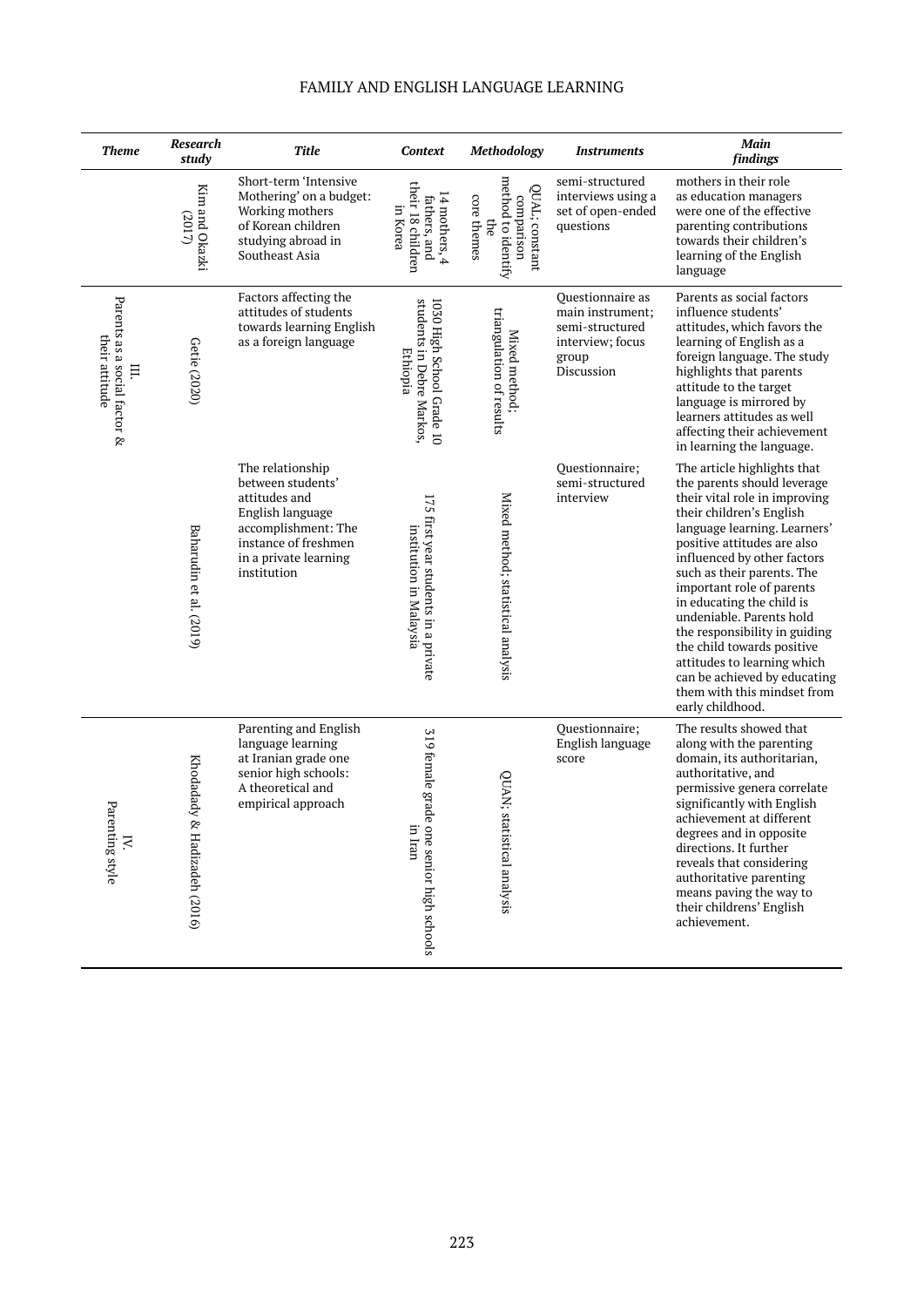# **Results and Discussion**

The systematic review based on the 16 articles finally considered are classified under four main themes, which are as follows; Parental/family influence, engagement and environment, Social and economic support to children's ELL, parents as a social factor, and their attitude and finally parenting style.

The research studies included in this review were theoretical and empirical in nature and some were case studies. The methodologies and study designs used in these selected studies were qualitative (44%), quantitative (31%), mixed method (19% ) and action research (6%). The participants in these studies were studenst from both preschool to higher secondary and university. The other participants included actors from the educational setup like principal, teachers and administrators and the parents.

### **I. Parental Family Influence, Engagement and Environment**

# *a) Family influence*

Under this theme, the first subtheme is family influence. Cameron (2021) in her longitudinal qualitative study into the willingness to communicate (WTC) of Iranian migrants found that family influence was one of the factors affecting the previous English language learning (ELL) experiences apart from the type of school and expertise of teachers. Sitti Nur Suraya (2020) in their quantitative study investigated the effect of teacher performance and the parents' role towards the learning outcome of various subjects, English language being one of them. They found that the teacher performance has no effect on English Language learning outcome with a Beta value of -0.005 or 0,5% while the role of parents affects English Language learning outcome by 0,073 or 7,3% and has a positive correlation. Thus proving the hypothesis of their work that there is a significant correlation between the role of parents and English Language learning outcomes. Further, the researcher highlighted how significant is the family's role in the tri center of education that includes school, family, and community. The study also found that students improved their achievement at school due to the family environment. In the last study under this subtheme, Md. Yunus et al. (2020) in their qualitative study with five ESL learners found that family in the era of post-colonialism influenced the learners in their English language learning process. Referring to the theoretical framework of Vygotskian constructivism, they reported that the learners' prior exposure to the English language during their childhood helped them in their learning process by

linking or relating the previous knowledge to the new one. Besides the family pressure and their role in motivating the learners were other elements, which were found in the narrative inquiry of the participants.

### *b) Parental involvement in the digital era*

The second subtheme was parental involvement in the digital era. Under this subtheme, there were two research studies, first Moorhouse & Beaumont (2020) and second Bang et al. (2020). This subtheme becomes even more important during this time of pandemic in the online learning context when the role of parents is being seen as a significant element by the educational institutions because of the time spent by the learners at home. Moorhouse & Beaumont (2020) in their action research highlighted the importance of parental involvement in the new era of digital learning platforms wherein the role of parents is not only limited to traditional ways by supervising homework or participating in school but invited to openly involve in digital learning platforms. Their research showed the passive role of parental involvement rather than an active one. Although Bang et al. (2020) in their study did not talk about parental involvement explicitly, their research sheds light on digital language learning which was found to be effective and supports the idea that the parents should be involved to use the digital tools to help beginner students develop English language skills.

# *c) Family/parental engagement*

The third subtheme was family/parental engagement. In this category, we found two research studies. The first one was Nomnian & Arphattananon (2018) and the second being Alqahtani (2017). Nomnian & Arphattananon (2018) in their qualitative research with six government primary schools administrators in Thailand found five essential key competencies leading to achieve success in English language teaching and learning. Also, the study underlines the importance of harmonious collaboration among all those involved in education to foster strategic alliance by thus creating synergies towards the same direction. Although the research is mainly based on the school administration, it referred to the fact that English language proficiency and life-long learning skills can be reinforced and made continuous by a chain of complex factors, family engagement being one of them. The research highlighted that these factors are entwined in the educational networks that need permanent and shared contributions from all important stakeholders encouraging learners towards English language learning success. Alqahtani (2017) in his quantitative study underlined that the influence of students' parents was salient as parental encouragement promoted their ought-to L2 self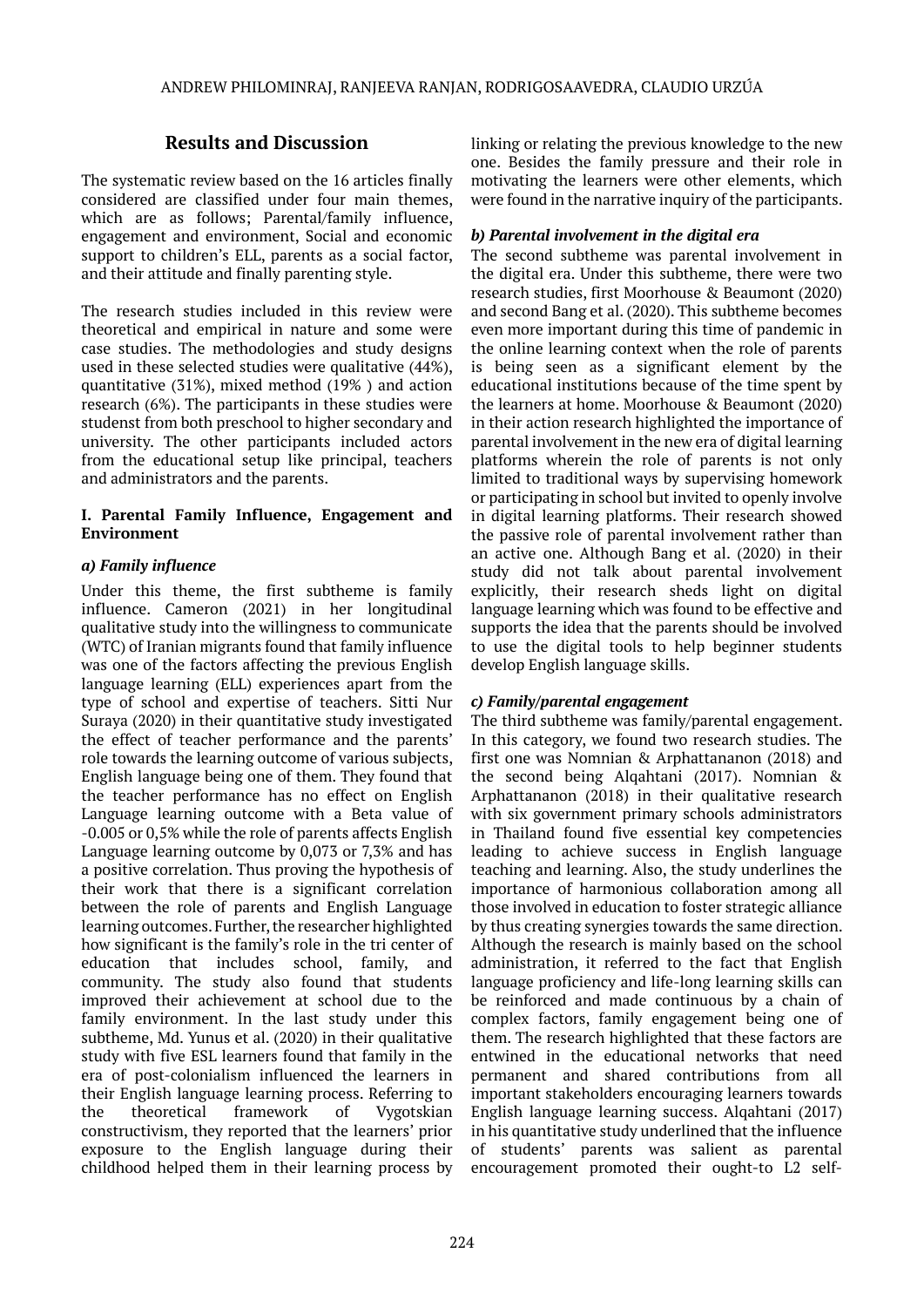motivation in addition to their attitudes about language learning. The research study points out the considerable impact of parents on their children in this research context of Saudi Arabia which, according to the researcher, is a conservative and collective society. The study also showed the contribution of parental encouragement towards language learning attitudes.

#### *d) Parental involvement in young learners*

The fourth subtheme under this category was parental involvement in young learners. Kalaycı & Ergül (2020) in their research study explored the role of parental involvement in young learners as perceived by the English teachers. In this qualitative study conducted in turkey with 25 primary school English language teachers, the results showed five emerging themes on the role of parental involvement based on their perception. The researchers concluded that parent's influence on student's language development is a topic that teachers are conscious about. They also highlight the need for reinforcement of students' language development both academically and motivationally. However, the study also showed that there isn't any initiative on the part of the teachers to promote parent-teacher collaboration.

### **II. Social and Economic Support to Childrens' English Language Learning**

The second theme that emerged from the studies was social and economic support to Children's English language learning. Under this theme, a subtheme is the concept of Mother as education manager researched by Kim and Okazki (2017). In this study through a qualitative method, 14 Korean mothers were interviewed and the results highlighted that mothers in their role as education managers were one of the effective parenting contributions towards their children's learning of the English language. Most working mothers who accompany their children fostering to learn English view it as their own opportunity to enact the role of dedicated and competent educational-manager mothers. In another study carried out by Bae and Park (2019) in a Korean context examined how commercial visualizations of the future contribute to neoliberalism's seizure of language learning as a strategy for capital accumulation. The paper highlights parent's concern for their children's future and their choice of choosing English language learning as an issue of neoliberal anticipation. Finally, the authors conclude that the affective involvement of parents in the early English education of their children might serve as a platform to fostering human resources.

Hajar (2019) using a qualitative study reveals the influence of Gulf Arab parents and siblings on students' English language learning experiences and strategies used at home. The result indicated that the economic wellbeing of the parents not only favors good living to children but it is so closely knitted to the fact of providing good education and especially English language learning. Educationally qualified parents encouraged their children to project themselves as English speakers right from the start, and this is noticed in their choice of sending children to highly equipped private institutions. In another quantitative study by Sioco and De Vera (2018), 177 Junior High school students participated in research on grammar competence. The results based on the computed effect size revealed that "monthly family income" has a medium or typical effect on learners' level of grammatical competence. The study concluded that in the context of the students' characteristics, family monthly income significantly relates to student's grammatical competence.

Bai et al. (2018), through a quantitative method, applied a survey questionnaire to 1092 secondary school students in Hong Kong and found out that Parents' positive support is positively correlated with self-efficacy and English learning. Parents' positive support and self-efficacy are interwoven and are found to predict students' English learning achievement. Further, social support understood as parent's support is an indirect catalyzer to foster selfefficacy in students by means of which they achieve English learning in Hongkong. In this sense, selfefficacy acts as a mediator between the sociocultural factor and English learning achievement.

### **III. Parents as Social Factor**

The third theme that emerged was Parents as a social factor & their attitude. On a social note, several studies (Getie, 2020; Baharudin et al., 2019) revealed that parent's attitudes to the target language are mirrored by learner's attitudes as well. Learners adopting parent's attitudes is a fact that affects their achievements in learning the language. It is also important to note that even if parents do not have knowledge or fluency in the English language, the very fact of realizing its importance makes them support and guide their children's successful learning of the English language. The important role of parents in educating the child is undeniable. Parents hold the responsibility in guiding the child towards positive attitudes to learning which can be achieved by educating them with this mindset from early childhood.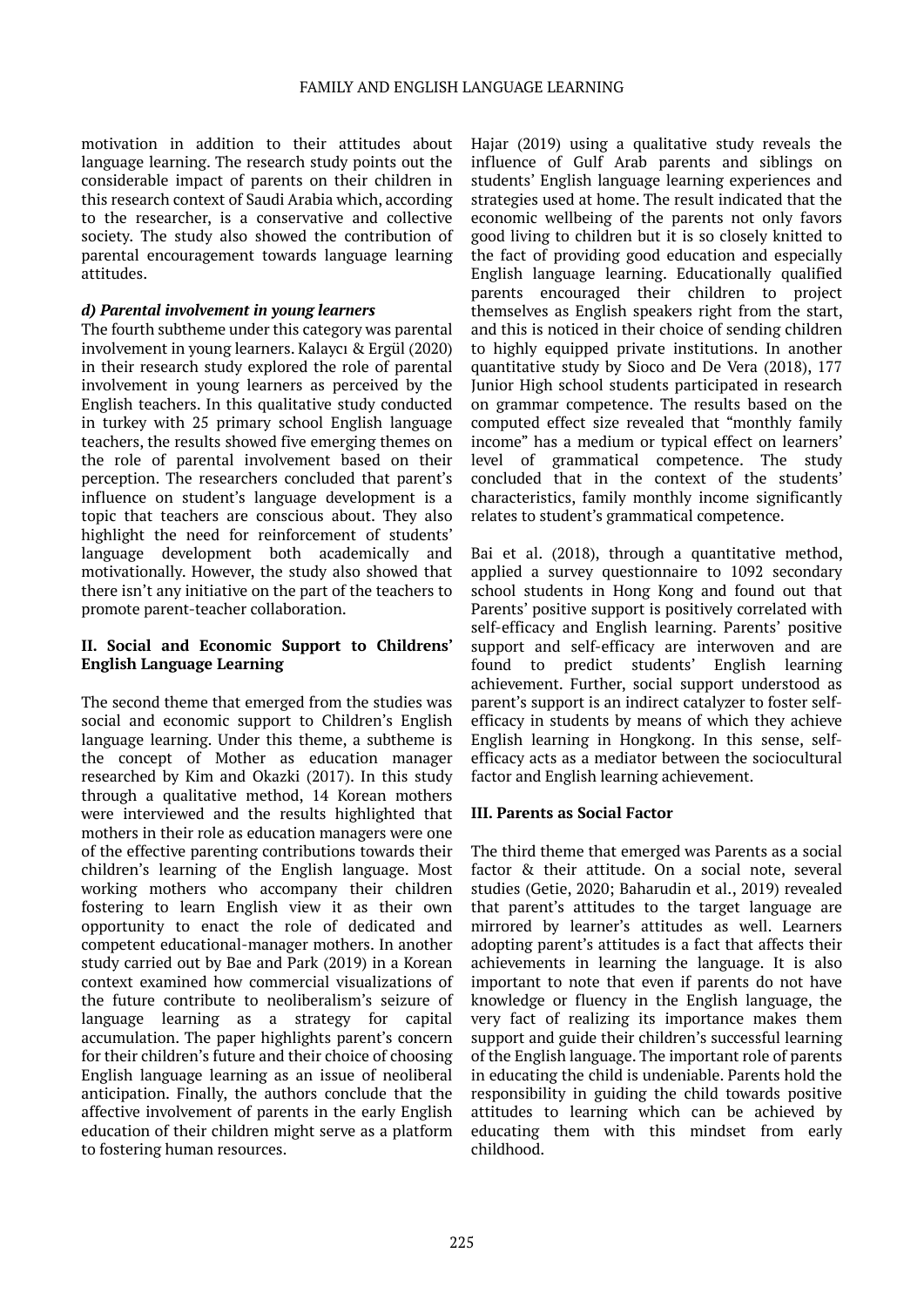# **IV. Parenting Style**

The last theme that was found is the Parenting style. Another factor related to English language learning has to do with parenting style wherein the "authoritative genus of both parents relates to students English learning achievement" (Khodadady & Hadizadeh, 2016). The results of the study carried out by the above-mentioned authors showed that not only the parenting domain but also its authoritarian, authoritative, and permissive genera correlate significantly with English achievement at different degrees.

# **Conclusion**

The present systematic review in line with the first research question raised in this study, as presented in the Table 1, clearly indicates that the methodologies and study designs used in these selected studies were diverse. Methodologies used in these research studies vary from quantitative (31%), qualitative (44%), mixed (19%) and action methods (6%). The participants in these studies were studenst from both preschool to higher secondary and university. The other participants included actors from the educational setup like principal, teachers and administrators and the parents. This topic has been researched in different parts of the world as highlighted in the context in the Table 1. However, most of the studies have been carried out in the Asian and African context which clearly indicates the significance of the riguorousity on the topic, but at the same time the systematica review revealed the lack of research in this field in European, North and South American context.

The present systematic review, responding to the second research question, established four themes, which are parental/family influence, engagement and environment, social and economic support to children´s ELL, parents as a social factor and their attitude and finally parenting style. In relation to the first three themes, it could be concluded that family influence involvement, and environment positively influences student learning, boosting the skills related to learning and language development. A family who provides stress-free consistent support during the first five years of the infants will generate a positive environment to learn a new language promoting the learning of new vocabulary at a critical period in terms of acquiring the segmental and suprasegmental features of the foreign language such as English. The parental proactivity in promoting children's autonomy, eliminating distractions in the learning process, meeting their social needs,

supporting children for formal schooling, particularly in their homework, and fostering digital tools has been shown to increase the academic performance and adaptation to formal education, which in turn will definitively help to the learning of English as a foreign language. The review also highlighted that family engagement strengthened life-long learning skills and at the same time, parental encouragement positively contributed to language learning attitudes and motivation.

In relation to the final theme of parenting style, it could be concluded that the authoritative parental style has more possibilities to influence positively in improving the self-perception, the motivation, and the attitude that the child has towards these factors. The above-mentioned elements favor the learning processes and the acquisition of cognitive strategies making the English language learning process easy and enjoyable. The systematic support during the school tasks and the reinforcement of the self-concept positively modifies the perspective of the personal effort and self-regulation of the children so the involved parental behavior stimulates persistence and decreases levels of frustration leading to the learning of English as a foreign language.

The results clearly suggest that the higher commitment of parents is directly proportional to the success rate in the learning of the English language. It also revealed the need for integrating the Family in the English language learning process and be considered while formulating any language/ educational policy as well as curriculum development involving English as a foreign language (EFL) learning context in the future.Ultimately, it could be concluded that any parental support paves the way to the increase of linguistic competence and boosts selfconfidence in their children, which is a challenging commitment towards learning the English language.

### **Implication and limitation**

The implications of the study go in line with adding new dimensions to the ongoing topic of families' role in their children's learning of a foreign language. The findings of this analysis provide a critical and current overview for practical implications to all those teachers and researchers involved in this area of family and English language learning. This study by highlighting factors on the topic might help the educational policymakers to promote parents' involvement in their children's English language learning trajectory. The researchers anticipate that the identified problems and proposals could provide insights for academics and practitioners for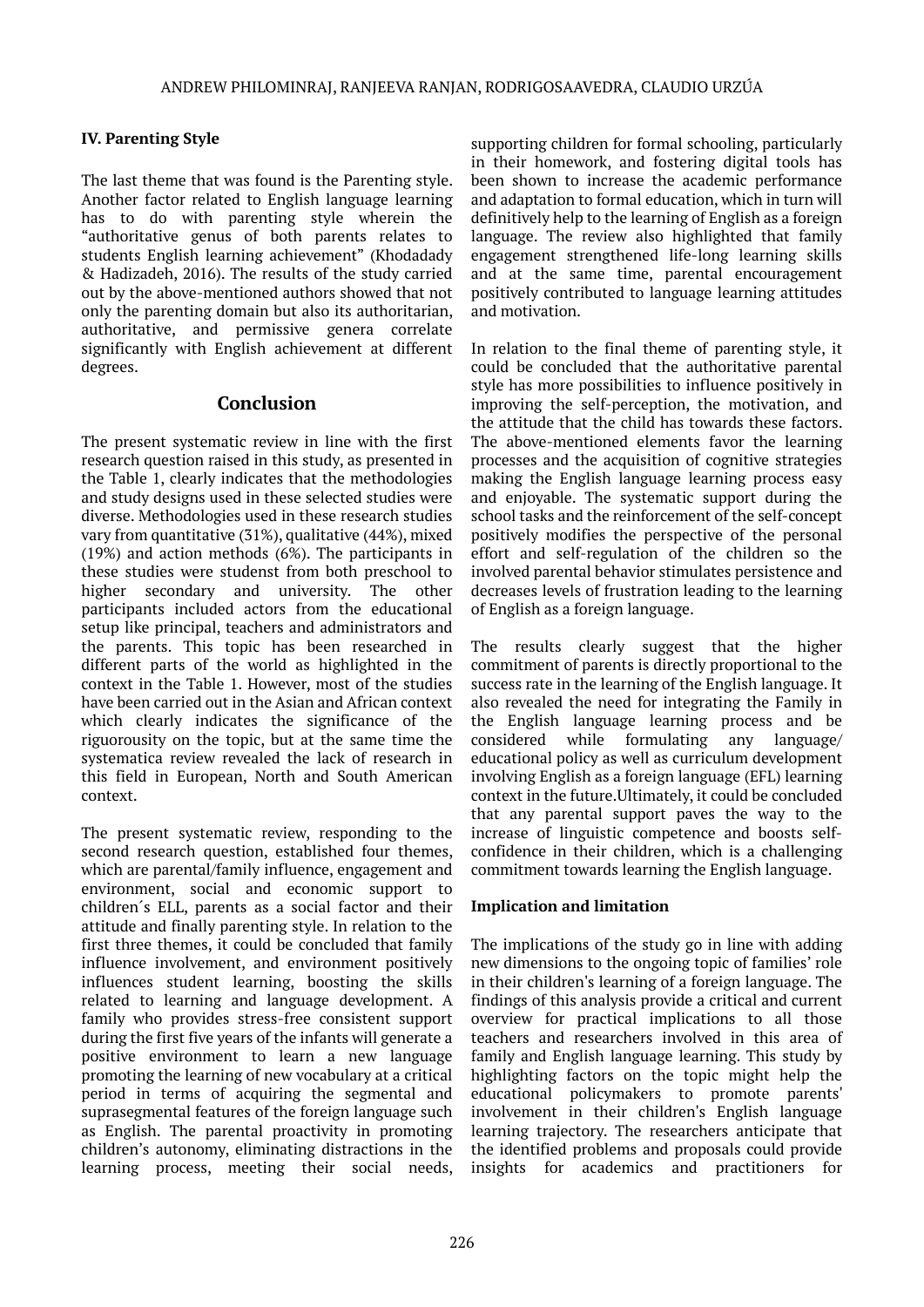overcoming the challenges faced by the parents to their commitment. Moreover, the findings suggest that more studies are needed to find ways to deal with the parents challenging commitment to their children learning in EFL contexts.

One of the limitations is that the present study employed articles regarding Family and commitment to their children's English language learning in an interval of five years (2016-2021). If the range time would have been extended, it could have offered a greater possibility to further strengthen this research. Another factor was confining the search only to two databases such as WoS and Scopus.

### **Acknowledgments**

Authors are grateful for the support of the Fondecyt 1181925 and the FIC Project BIP № 40.001.166-0.

#### **Declaration of Competing Interest**

None declared.

### **References**

- Alonso, J., & Román J. M. (2005). Prácticas educativas familiares y autoestima [Educational and Family practices and selfesteem]. *Psicothema*, *17*(1), 76-82.
- Alqahtani, A.F. (2017). The L2 motivational self system and religious interest among Saudi military cadets: A structural equation modelling approach. *International Journal Of English Linguistics*, 7(5), 84- 94. http://doi.org/10.5539/ijel.v7n5p84
- Arranz, E., Bellido, A., Manzano, A., Martín J. L., & Olabarrieta F. (2004). Contexto familiar y desarrollo psicológico durante la infancia [Family context and pschylogial Development during childhood]. In E. Arranz (Coord.), *Familia y desarrollo psicológico* (pp. 70-95). Pearson Educación.
- Ato Lozano, E., Galián Conesa, M. D., & Huéscar Hernández, E. (2007). Relaciones entre estilos educativos, temperamento y ajuste social en la infancia: una revisión [Relation between educational style, temperament and social adjustments in childhood]. *Anales de Psicología 23*(1), 33-40. [https://revistas.um.es/analesps/](https://revistas.um.es/analesps/article/view/23231) [article/view/23231](https://revistas.um.es/analesps/article/view/23231)
- Avvisati, F., Besbas, B., & Guyon, N. (2010). Parental involvement in school: A literature review. Dans *Revue O'Economie Politique*, *120*(5), 759–778.
- Bae, S., & Park, J.S.-Y. (2019). Investing in the future: Korean early English education as neoliberal management of youth. *Multilingua*, *39*(3), 277-297.

<https://doi.org/10.1515/multi-2019-0009>

- Baharudin, S.N.A., Said, H.M., & Stein, A. (2019). The relationship between students' attitudes and English language accomplishment: The instance of freshmen in a private learning institution. *International Journal of Innovation, Creativity and Change*, *6*(2), 102-115.
- Bai, B., Chao, GCN., & Wang, C. (2018). The relationship between social support, self-efficacy, and English language learning achievement in Hong Kong. *TESOL Quarterly*, *53*(1), 208-221. [https://doi.](https://doi.org/10.1002/tesq.439) [org/10.1002/tesq.439](https://doi.org/10.1002/tesq.439)
- Bang, H.J., Olander, K., & Lenihan, E. (2020). Testing a research-based digital learning tool: Chinese EFL children's linguistic development. *CALICO Journal*, *37*(3), 277-308. <https://doi.org/10.1558/cj.40544>
- Beltrán, O. (2005). Revisiones sistemáticas de la literatura [Systematic literature reviews]. *Revista Colombiana de Gastroenterología, 20*(1), 60-69.
- Berk, L. (1999). Capitulo Nueve: Desarrollo del Lenguaje [Chapter nine: Development of Language]. In *Desarrollo del niño y del adolescente* [Development of Child and of adolescent] (pp.459- 511). Prentice Hall Iberia. [https://www.academia.](https://www.academia.edu/4191688/Berk_L_1999_Desarrollo_del_nino_y_del_adolescente) edu/4191688/Berk L 1999 Desarrollo del nino y del adolescente
- Bialystok, E. (2017). Second-Language Acquisition and Bilingualism at an Early Age and the Impact on Early Cognitive Development. In Tremblay RE, Boivin M, Peters RDeV, (Eds). *Encyclopedia on Early Childhood Development* [online]. [https://](https://www.child-encyclopedia.com/second-language/according-experts/second-language-acquisition-and-bilingualism-early-age-and-impact) [www.child-encyclopedia.com/second-language/](https://www.child-encyclopedia.com/second-language/according-experts/second-language-acquisition-and-bilingualism-early-age-and-impact) [according-experts/second-language-acquisition](https://www.child-encyclopedia.com/second-language/according-experts/second-language-acquisition-and-bilingualism-early-age-and-impact)[and-bilingualism-early-age-and-impact](https://www.child-encyclopedia.com/second-language/according-experts/second-language-acquisition-and-bilingualism-early-age-and-impact).
- Broadfoot, P., Daugherty, R., Gardner, J., Harlen, W., James, M., & Stobart, G. (2008). *Assessment for learning: 10 principles*. University of Cambridge.
- Cameron, D. (2021). Case studies of Iranian migrants' WTC within an ecosystems framework: The influence of past and present language learning experiences. In N. Zarrinabadi & M. Pawlak (Eds) *New perspectives on willingness to communicate in a second language. Second language learning and teaching*. Springer. [https://doi.org/10.1007/978-3-](https://doi.org/10.1007/978-3-030-67634-6_3) [030-67634-6\\_3](https://doi.org/10.1007/978-3-030-67634-6_3)
- Comellas, M. J. (2003). *Criterios educativos básicos en la infancia como prevención de trastornos* [Basic educational criteria in childhood as prevention of disorders]. [http://www.avpap.org/documentos/](http://www.avpap.org/documentos/comellas.pdf) [comellas.pdf](http://www.avpap.org/documentos/comellas.pdf)
- Cooper, H., Robinson, J. C., & Patall, E. A. (2006). Does homework improve academic achievement? A synthesis of research, 1987–2003. *Review of Educational Research*, *76*(1), 1–62. [https://doi.](https://doi.org/10.3102/00346543076001001) [org/10.3102/00346543076001001](https://doi.org/10.3102/00346543076001001)
- Cooper H., & Valentine, J. C. (2001). Using research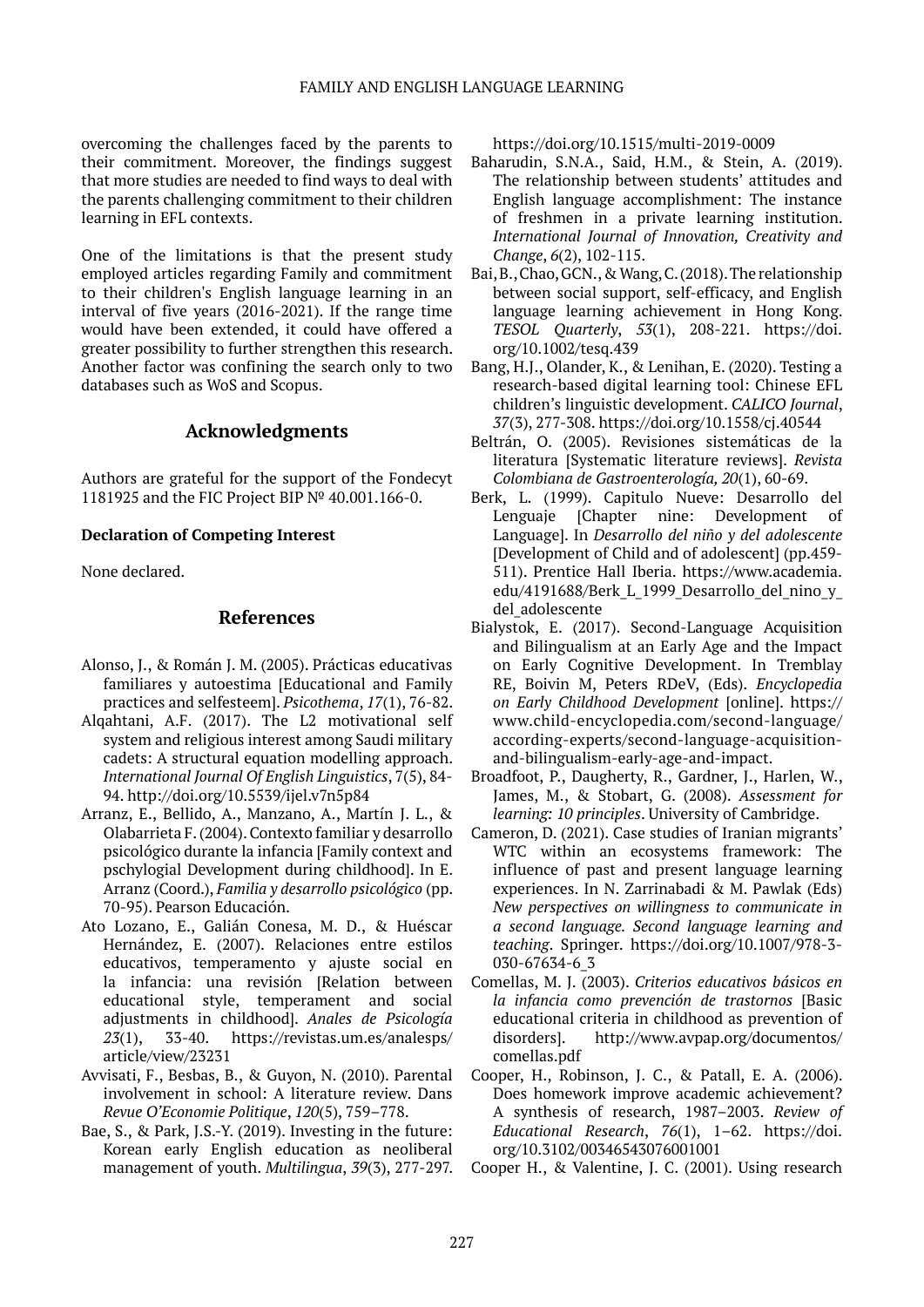to answer practical questions about homework. *Educational Psychologist*, *36*(3), 143–153. [https://](https://doi.org/10.1207/s15326985ep3603_1) [doi.org/10.1207/s15326985ep3603\\_1](https://doi.org/10.1207/s15326985ep3603_1)

- Dickinson, D. K., & Tabors, P. (2001). *Beginning literacy with language*. Paul H Brooks.
- Dornbusch, S., Ritter, P., Leiderman, P., Roberts, D., & Fraleigh, M. (1987). The relation of parenting style to adolescent school performance. *Child Development*, *58*(5), 1244-1257, <https://doi.org/10.2307/1130618>
- Enever, J., & Moon, J. (2009). New global contexts for teaching primary ELT: Change and challenge. In J. Enever, J. Moon, & U. Raman (Eds.), *Young learner English, language policy and implementation: International perspectives* (pp. 5-21). Garnet Education.
- Fereday, J., & Muir-Cochrane, E. (2006). Demonstrating rigor using thematic analysis: A hybrid approach of inductive and deductive coding and theme development. *International Journal of Qualitative Methods, 5*(1), 80–92. https://doi. org/10.1177/160940690600500107
- Fujimoto, G. (2002). *La atención integral de la primera infancia y los desafíos del siglo XXI, Importancia de la atención integral del niño* [Comprehensive early childhood care and the challenges of the 21st century, Importance of comprehensive child care]. México, Monterrey.
- García, F. (2002). Atención Temprana: Elementos para el desarrollo de un Modelo integral de intervención [Early intervention: Elements for the development of a comprehensive intervention model]. *Revista de Orientación Pedagógica*, *54*(1), 39-52.
- Gervilla, A. (2008). *Familia y Educación Familiar, Conceptos clave, situación actual y valores* [Family and family education, key concepts, current situation and values]. Narcea.
- Getie, A.S. (2020). Factors affecting the attitudes of students towards learning English as a foreign language. *Cogent Education*, *7*(1), 1738184. https:// doi.org/10.1080/2331186X.2020.1738184
- Gimenez, T. (2009). English at primary school level in Brazil: Challenges and perspectives. In J. Enever, J. Moon, & U. Raman (Eds.), *Young learner English language policy and implementation: International perspectives* (pp. 53-59). Garnet Education.
- González-Pienda, J. A., Núñez, J. C., Alvarez, L., González-Pumariega, S., Roces, C., González, P., Muñiz, R., & Bernardo, A. (2002). Inducción parental a la autorregulación, autoconcepto y rendimiento académico [Parental induction to self-regulation, self-concept and academic performance]. *Psicothema*, *14*, 853-860.
- Hajar, A. (2019). Examining the impact of immediate family members on Gulf Arab EFL Students' strategic language learning and development. *RELC Journal*, *50*(2), 285–299. https://doi.

org/10.1177/0033688217716534

- Hartas, D. (2013). Families social backgrounds matter: Socio-economic factors, home learning and young children's language, literacy and social outcomes. *British Educational Research Journal*, *37*(6), 893-914.
- Izquierdo, G. (2015). Informantes y muestreo en investigación cualitativa [Informants and sampling in qualitative research]. *Investigaciones Andina*, *17*(30), 1148-1150.
- Jadue, G. (2003). Transformaciones familiares en Chile: riesgo creciente para el desarrollo emocional, psicosocial y la educación de los hijos [Family transformations in Chile: Present risk in the emotional, psychosocial and educational development of children]. *Estudios Pedagógicos (Valdivia), 29*, 115-126. [https://doi.org/10.4067/](https://doi.org/10.4067/S0718-07052003000100008) [S0718-07052003000100008](https://doi.org/10.4067/S0718-07052003000100008)
- Johnstone, R. (2002). *Addressing 'the age factor': Some implications for language policy.* Council of Europe: Language policy division. [http://www.coe.int/t/](http://www.coe.int/t/dg4/linguistic/Source/JohnstoneEN.pdf) [dg4/linguistic/Source/JohnstoneEN.pdf](http://www.coe.int/t/dg4/linguistic/Source/JohnstoneEN.pdf)
- Kalayci, G., & Ergül, H. (2020). Teachers' perceptions of the role of parental involvement in teaching English to young learners. *Journal of Language and Linguistic Studies*, *16*(3), 1167-1176. [https://doi.](https://doi.org/10.17263/jlls.803608) [org/10.17263/jlls.803608](https://doi.org/10.17263/jlls.803608)
- Khodadady, E., & Hadizadeh, B. (2016). Parenting and English language learning at Iranian grade one senior high schools: A theoretical and empirical approach. *Journal of Language Teaching and Research*, *7*(4), 700-708. http://dx.doi.org/10.17507/ jltr.0704.09
- Kim, J., & Okazaki, S. (2017). Short-term 'intensive mothering' on a budget: Working mothers of Korean children studying abroad in Southeast Asia. *Asian Women*, *33*(3), 111-139.https://doi.org/10.14431/ aw.2017.09.33.3.111
- Kim, K., & Rohner, R. P. (2002). Parental warmth, control, and involvement in schooling. *Journal of Cross-Cultural Psychology*, *33*, 127-140.
- Kwan P, & Wong Y. (2016). Parental involvement in schools and class inequality in education: Some recent findings from Hong Kong. *International Journal of Pedagogies and Learning, 11*(2), 91–102. https://doi.org/10.1080/22040552.2016.1227250
- Lefrançois, G. (2001). Capitulo dos: Teorías del Desarrollo en el Ciclo Vital, El Ciclo de la Vida [Chapter two: Theories on the Development of the life cycle, the cyle of life]. *Thomson Learning, 6*, 29- 37.
- Lila, M., & Gracia, E. (2005). Determinantes de la aceptación-rechazo parental [Determinants of parental acceptance-rejection]. *Psicothema*, *17*(1),107-111.
- López-Soler, C., Puerto, J., López-Pina, J., & Prieto, M. (2009). Percepción de los estilos educativos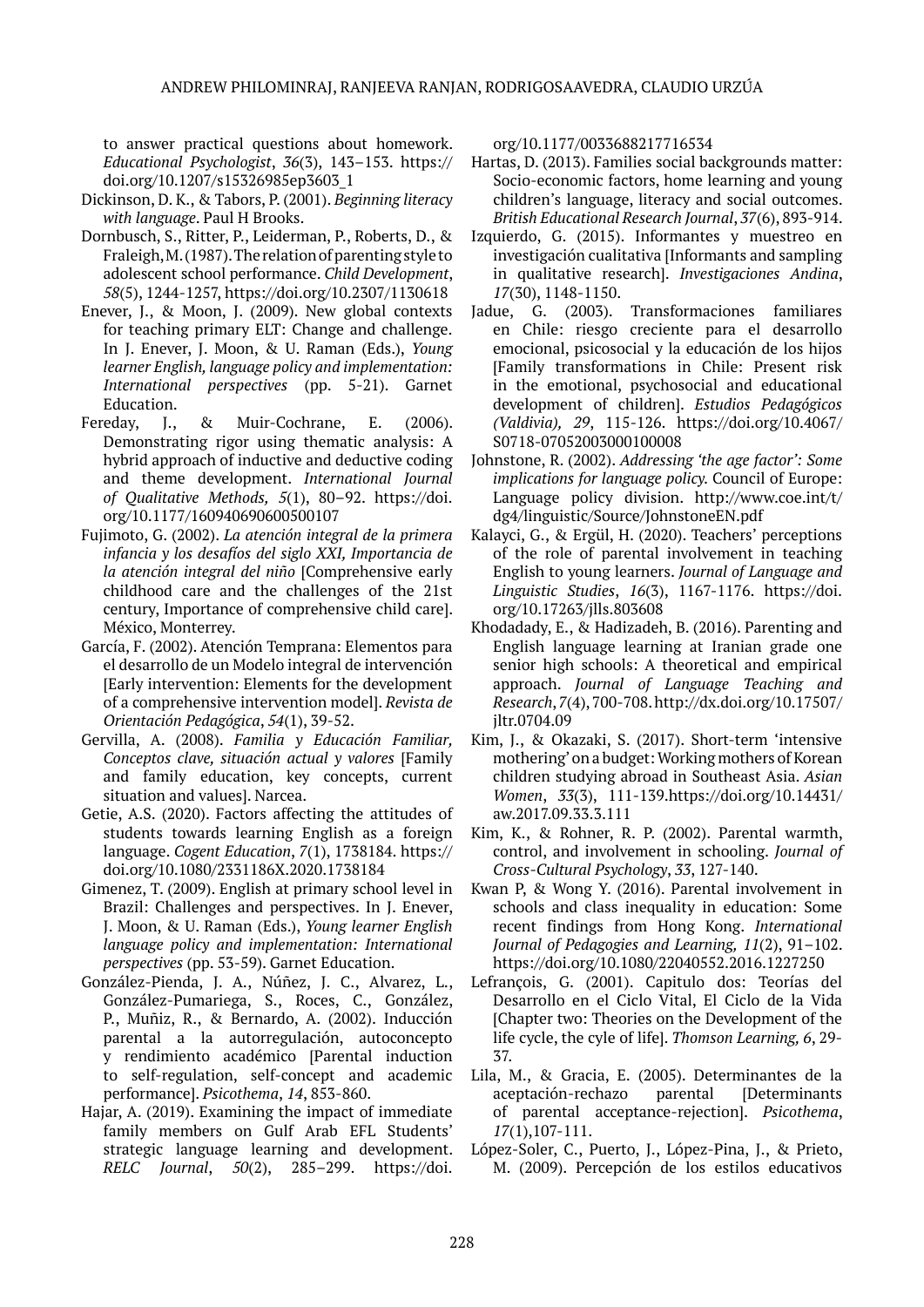parentales e inadaptación en menores pediátricos [Perception of parental educational styles and maladjustment in pediatric children]. *Anales de psicología*, *25*(1), 70-77.

- Md Yunus, M., Hashim, H.U., Makhtar, R., Norman, H., & Hashim, H. (2020). The voyage of ESL learners' English language learning in the era of postcolonialism: A thematic analysis. *Humanities and Social Sciences Letters*, *8*(2), 224-229. [https://doi.](https://doi.org/10.18488/journal.73.2020.82.224.229) [org/10.18488/journal.73.2020.82.224.229](https://doi.org/10.18488/journal.73.2020.82.224.229)
- Meca, J. (2010). Cómo realizar una revisión sistemática y un meta-análisis [How to perform a systematic review and meta-analysis]. *Aula Abierta*, *38*(2), 53- 64.
- Moorhouse, B. L., & Beaumont, A. M. (2020). Involving Parents in their children's schoolbased English language writing using digital learning. *RELC Journal*, 51(2), 259–267. https://doi. org/10.1177/0033688219859937
- Montero Jiménez, M., & Jiménez Tallón, M. A. (2009). Los estilos educativos parentales y su relación con las conductas de los adolescentes [Parental educational styles and their relationship with adolescent behaviors]. *Familia*, *39*, 77-104.
- Nomnian, S., & Arphattananon, T. (2018). School administrators' competencies for effective English language teaching and learning in Thai government primary schools. *IAFOR Journal of Education*, *6*(2), 51-70. https://doi.org/10.22492/ije.6.2.04
- Oliva, A., Parra, A., Sánchez-Queija, I., & López, F. (2007). Estilos educativos materno y paterno: Evaluación y relación con el ajuste adolescente [Maternal and paternal educational styles: Assessment and relationship to adolescent adjustment]. *Anales de Psicología*, *23*(1), 49-56.
- Pellicer-Sánchez, A., & Schmitt, N. (2010). Incidental vocabulary acquisition from an authentic novel: Do things fall apart? *Reading in a Foreign Language, 22*(1), 31-55.
- Percy M. M., Martin-Beltran M., & Daniel S. M. (2013). Learning together: Creating a community of practice to support English language learner literacy, language. *Culture and Curriculum*, *26*(3), 284–99. https://doi. org10.1080/07908318.2013.849720
- Philominraj, A., Ranjan, R., & Diaz, M. Y. (2020). Paulo Freire y el cambio de paradigma en la enseñanza y el aprendizaje del idioma: Un estudio de caso sobre chile-India [Paulo Freire and the paradigm shift in language teaching and learning: A case study on Chile-India]. *Brazilian Journal of Development*, *6*(5), 31601-31614.<http://doi.org/10.34117/bjdv6n5-567>
- Rosário, P., Mourão, R., Baldaque M., Nunes T., Núñez J. C., González-Pienda J. A., Cerezo, R., & Valle, A. (2009). Tareas para casa, autorregulación del aprendizaje y rendimiento en matemáticas

[Homework, self-regulation of learning and mathematics performance]. *Revista de Psicodidáctica*, *14*(2), 179-192.

- Seginer, R., & Vermulst, A. (2002). Family environment, educational aspirations, and academic achievement in two cultural settings. *Journal of Cross-Cultural Psychology*, *33,* 540-558.
- Shin, D. S., & Seger, W. (2016). Web 2.0 technologies and parent involvement of ELL students: An ecological perspective. *The Urban Review*, *48*(2), 311–32. https://doi.org/10.1007/s11256-016- 0356-y
- Sioco, E. C., & De Vera, P. V. (2018). Grammatical competence of Junior High School students. *TESOL International Journal*, *13*(2), 82-94.
- Sitti Nur Suraya Ishak, S. (2020). Teacher Performance, parent's role, and student learning outcomes in muhammadiyah junior high school. *Universal Journal of Educational Research, 8*(2), 529 - 539. <https://doi.org/10.13189/ujer.2020.080224>
- Sjøberg, S. (2010). Constructivism and Learning. In Penelope Peterson (Ed.), *International Encyclopedia of Education* (3rd ed., pp.485-490). Elsevier. https:// doi.org/10.1016/B978-0-08-044894-7.00467-X
- Stevenson, D., & Baker, D. (1987). The Family-school relation and the child's school performance. *Child Development*, *58*(5), 1348-1357. [https://doi.](https://doi.org/10.2307/1130626) [org/10.2307/1130626](https://doi.org/10.2307/1130626)
- Tamis-LeMonda, C. S., & Rodriguez, E. T. (2009). Parents' role in fostering young children's learning and language development. In R. Tremblay, M. Boivin, R. Peters, & S. Rvachew (Eds.), *Encyclopedia on Early Childhood Development* [online]. Retrieved from [http://www.child-encyclopedia.com/](http://www.child-encyclopedia.com/language-development-and-literacy/according-experts/parents-role-fostering-young-childrens-learning) [language-development-and-literacy/according](http://www.child-encyclopedia.com/language-development-and-literacy/according-experts/parents-role-fostering-young-childrens-learning)[experts/parents-role-fostering-young-childrens](http://www.child-encyclopedia.com/language-development-and-literacy/according-experts/parents-role-fostering-young-childrens-learning)[learning.](http://www.child-encyclopedia.com/language-development-and-literacy/according-experts/parents-role-fostering-young-childrens-learning)
- Torío López, S., Peña Calvo, J. V., & Rodríguez Menéndez, M del C. (2008). Estilos educativos parentales [Parental educational styles]. Revisión Bibliográfica y Reformulación Teórica. *Teoría Educativa*, *20*, 151-178.
- Urrútia, G., & Bonfill, X. (2010). Declaración PRISMA: Una propuesta para mejorar la publicación de revisiones sistemáticas y metaanálisis [PRISMA statement: A proposal to improve the publication of systematic reviews and meta-analyses]. *Medicina clínica*, *135*(11), 507-511.
- Valdivia, M del C. (2010). *Madres y padres competentes, Claves para optimizar las relaciones con nuestros hijos e hijas* [Competent Mothers and Fathers, Keys to optimizing relationships with our sons and daughters]. Graó.
- Vallejo Casarín, A., & López, F. (2004). Estilos parentales y bienestar psicológico durante la niñez. *Revista de educación y desarrollo* [Parental styles